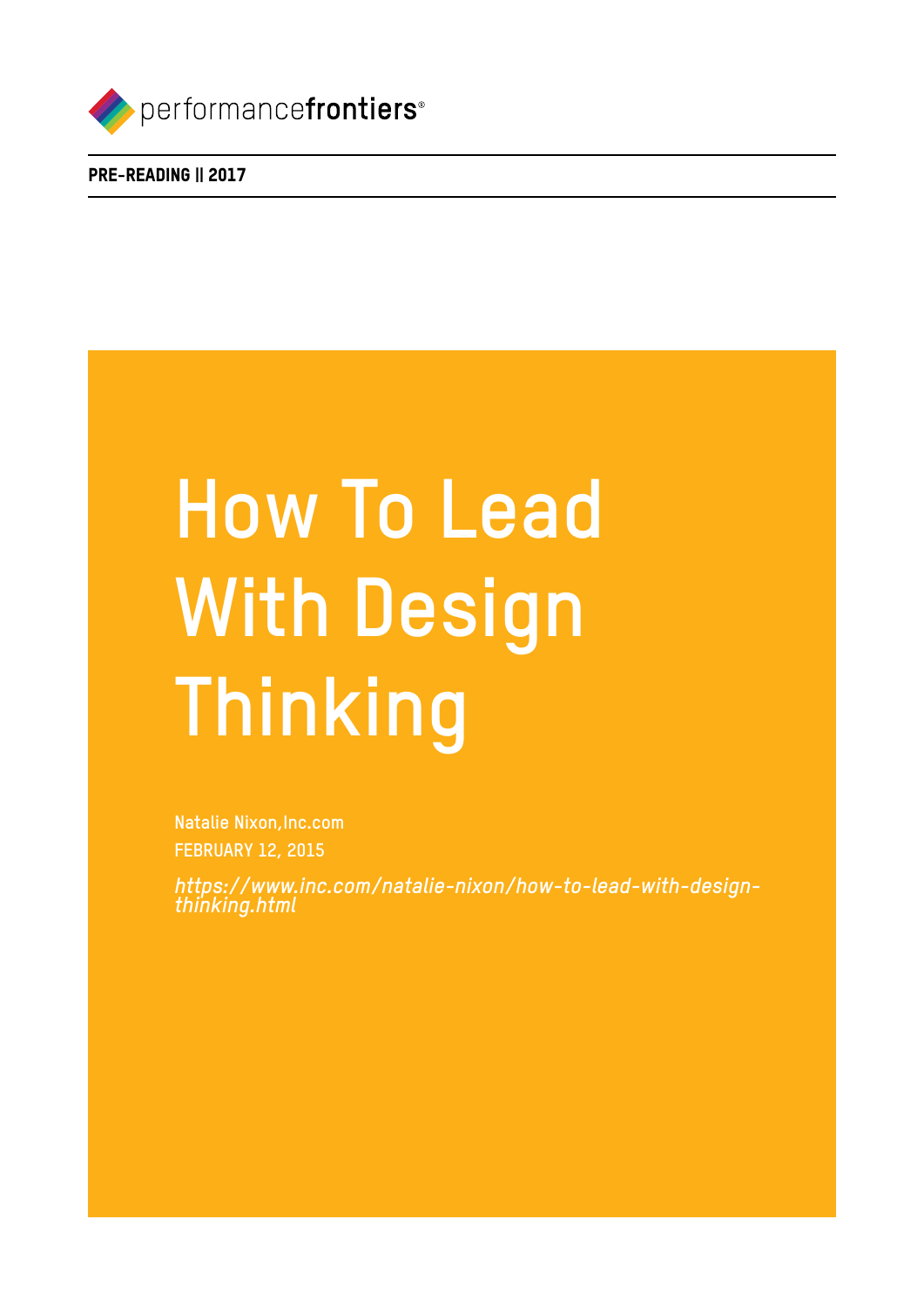

PRE-READING || 2017

## **Management is fundamentally antithetical to leadership.**

This leads to a conundrum in many organizations. Leadership is to management, what snowboarding is to skiing; what jazz is to classical orchestration; what Zara is to Sears; and what Netflix was to Blockbuster. Where management wants to control, streamline and create repeatable, consistent outcomes, great leadership seeks to spawn, disrupt and provoke unpredictable growth that we may never before have seen. Leadership can be unwieldy.

Therefore, it is helpful to access tools and lenses that help us navigate unpredictable terrain when attempting to lead with excellence. Design thinking is one of those lenses.

> to control, streamline great leadership seeks to seen..

Design Thinking is a problem solving method borrowed from design and applied to the design of the intangible: to services, processes and experiences. When used as the lens for leadership, cool things can happen.

Design thinking in a leadership context occurs from the inside-out, on three levels: on the personal, in facilitating teams, and when connecting to clients. Here are 7 principles to keep in mind when leading with the design thinking lens.

## 7 Principles of Leading with Design **Thinking**

## **Start With People First**

One of the first principles of design thinking is to have an empathetic stance, to pose the question "What problem am I solving for my user?" Being hyper-human centered actually can drive efficiencies, productivity and profitability- because we are then focused on the fact that we are in business because of the people who buy our products and services.

## **The Worm's Eye View Rules**

Getting out of the 4 walls of your office building, or whiteboard room (where you can get stuck with the Bird's Eye View), and out on to the street--the Worm's Eye View- where your customers live, move, think and make decisions is critical. The Estonian branding firm Brand Manual leads with this principle, and therefore unearths great insights for its clients. Using the Worm's Eye View also means that qualitative research methods and ethnography become more utilized in market research.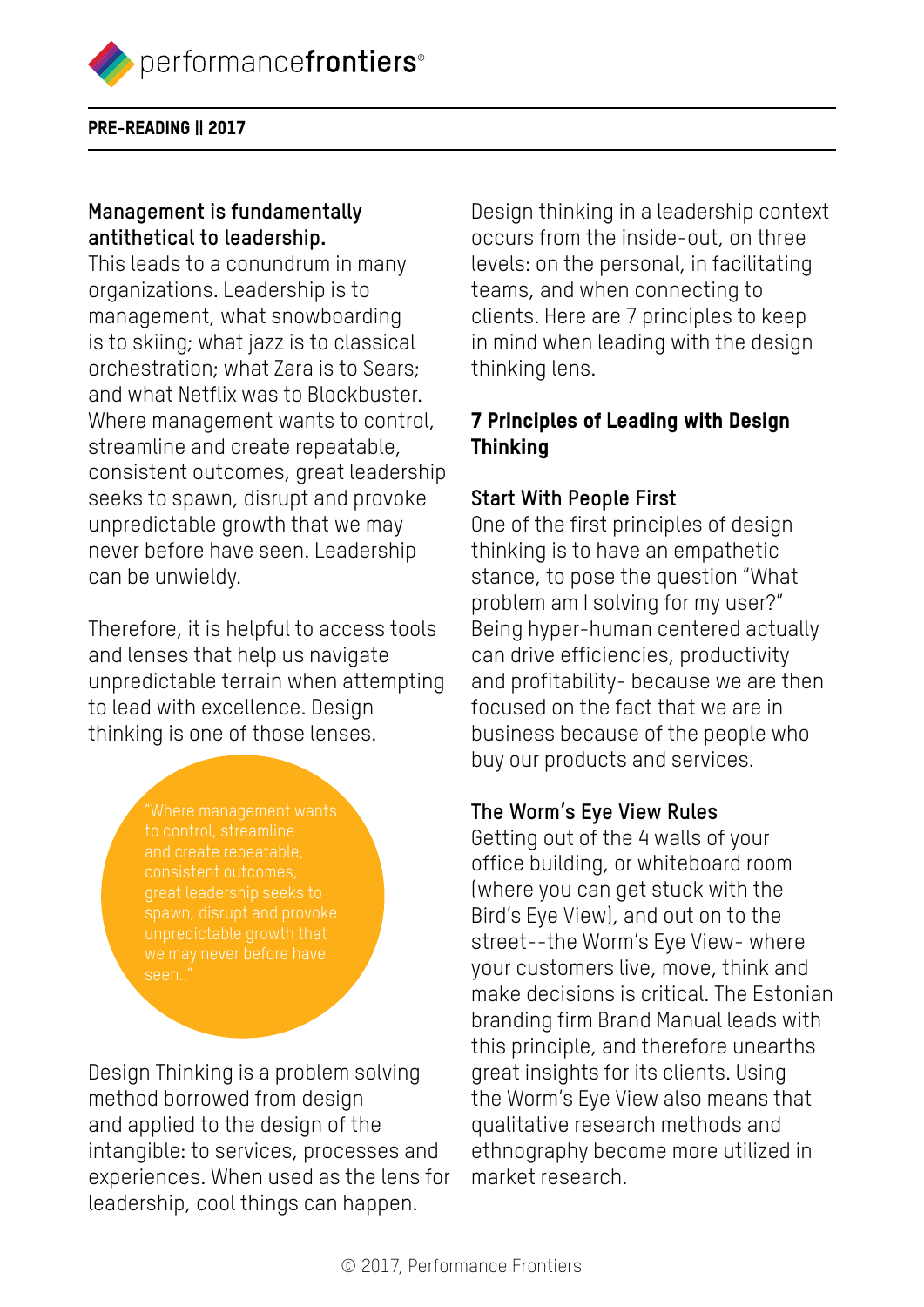performancefrontiers<sup>®</sup>

#### PRE-READING || 2017

Failure IS An Option. Uh-Oh. This is a big culture shift in any organization. Leaders cannot just say "It's ok if you fail, you won't get fired!" They have to build in incentives to fail and show through their own example that they are granting permission for employees to fail. Just think, we would never have the ubiquitous Post It note had it not been for failure! Companies such as Velvet Creative Alliance, a strategic design firm, and The Ritz Carlton have successfully created organizational culture shifts because they have designed structures that incentivize employees to share and learn from failures.

### **Story Is A Strategic Tool**

It is no accident that the most innovative companies today also have short 3-minute films posted on YouTube that have gone viral- i.e. in excess of 65 million views in some cases. These short stories never once advertise the company's product or service- but instead promote the meta-values that speak meaningfully to us. Think of Dove's Real Beauty Sketches, Chipotle's "Back to the Start" for which it won a Cannes Film Festival Award, and Taiwan Bank's "Dream Rangers".

## **Problem Framing Is The Priority**

It is wonderful to begin encouraging yourself and your teams to focus on problem solving versus a solutionsfocused approach. However, the

majority of your time should be spent focused on framing the problem. That is, did you even ask the right question? Before you spend millions of dollars on a new product launch, make certain that you and your teams have done thorough due-diligence in determining what the real question is, mapped back to the needs of the people to whom you are selling. For example, a company like Gillette has done well to ask, "Why do men shave?" instead of "How do we sell more razors?" These are two totally different questions, yielding different insights! Brilliance Comes From The Margins-This point speaks to the value of encouraging emergent leadership, and calling upon the under-tapped competencies of those on the front line in sales or in supporting roles. This could lead to a shift away from hierarchies to holacracies, which is a shift Zappos has made. Design thinking has the capacity to democratize leadership.

## **Prototype & Experiment**

Designers are excellent at embracing the rough draft, the ugly mock up held together with duct tape, and using those models to get reactions and new questions from potential users and customers. Similarly, we can prototype services, experiences and processes; a pop-up shop is one way to do this and there are examples in finance (PNC Bank) and in healthcare (Independence Blue Cross' Independence Express